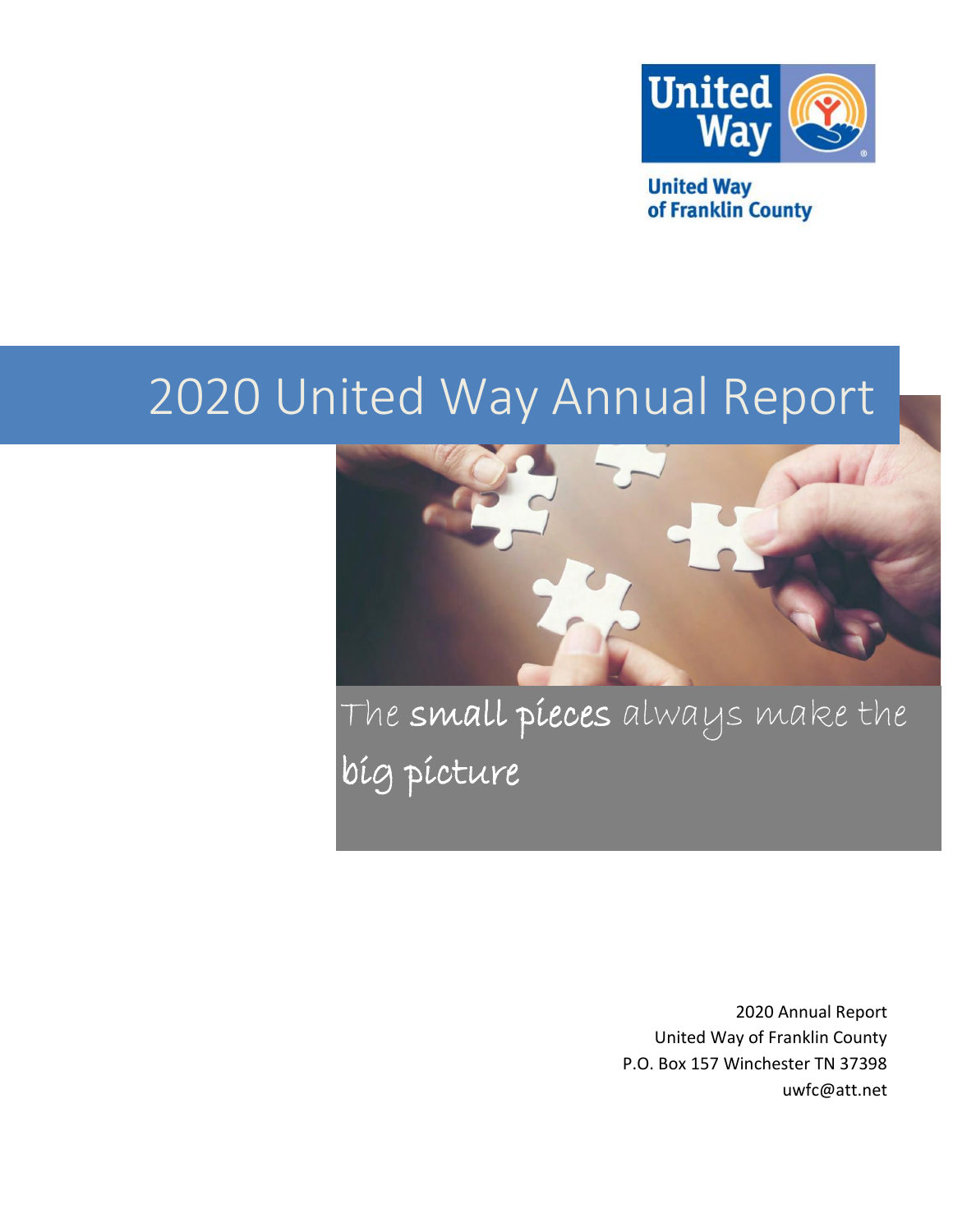# Our Mission

United Way unites people and resources to improve lives and create lasting change in our community.

### Community Initiatives

#### **2-1-1**

Get connected to community resources with a free call to 2-1-1.

#### Stuff the Bus

Supports local children during the annual school supplies drive.

#### Familywize Prescription Drug Card

Save up to 30% on prescription drugs. Text FAMILY to 700700, download the app, or print a card online at [www.familywize.org.](http://www.familywize.org/)

#### Text4baby

Text BABY to 5114117 and get free messages on your cell phone to help you through your pregnancy and your baby's first year.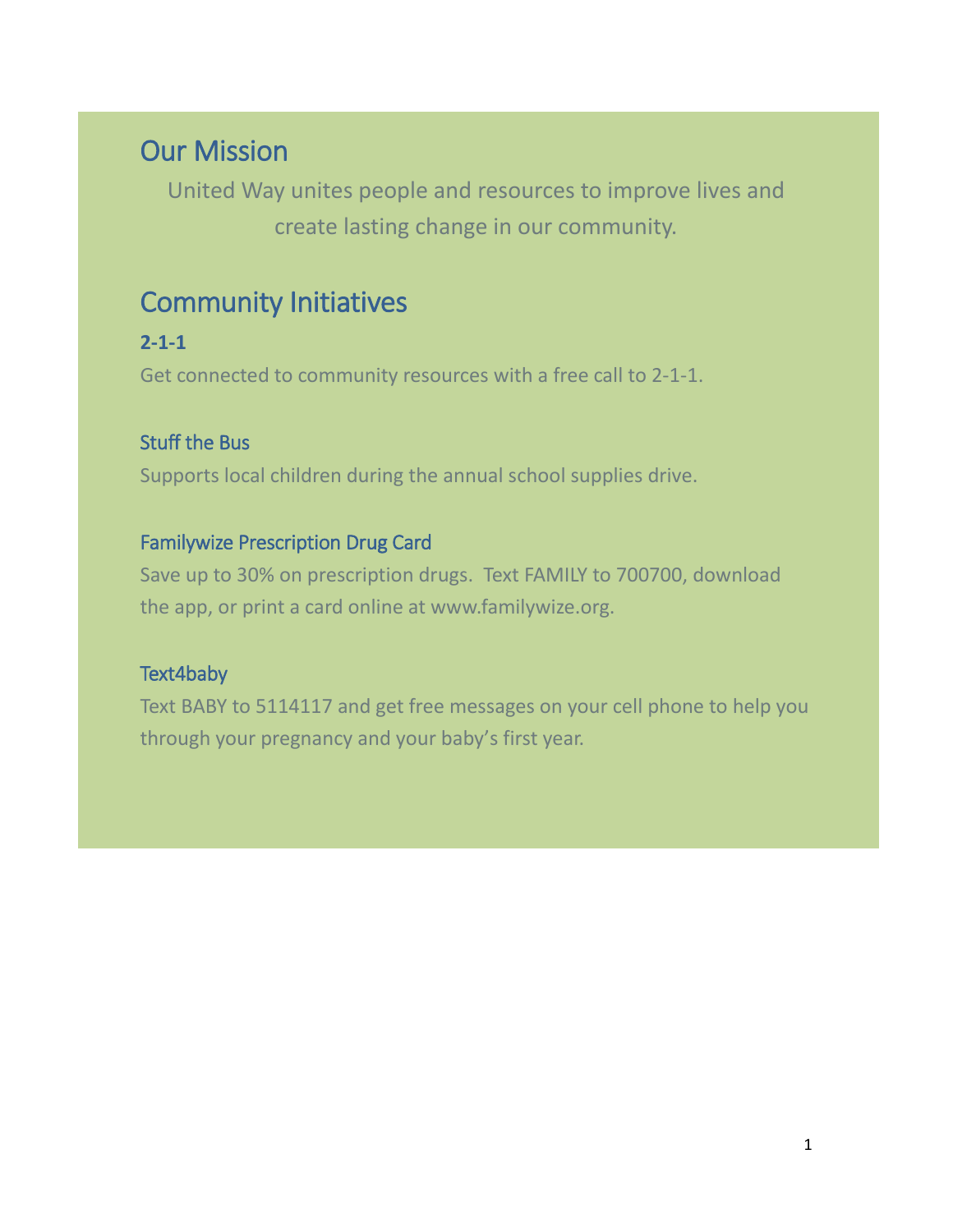

# Revenue and Investments 2019

#### Audited Financial Statement

| <b>Revenues</b>       |        |           | <b>Expenses</b>            |           |  |
|-----------------------|--------|-----------|----------------------------|-----------|--|
| <b>Donations</b>      |        | \$252,465 | <b>Program Services</b>    | \$170,863 |  |
| <b>Special Events</b> |        | 10,990    | <b>Supporting Services</b> | 28,764    |  |
| Other                 |        | 1,134     |                            |           |  |
|                       | Total: | \$264,589 | Total:                     | \$199,627 |  |
|                       |        |           |                            |           |  |

7.9% Administrative cost (calculated from the 2019 IRS Form 990)

Certified public accountant, Clark, Knies, & Crenshaw, is under contract to file the IRS Form 990.

Certified public accountant, Bean, Rhoton, Kelly & Associates is under contract to conduct the annual audit.

# Funding

For 2020, United Way of Franklin County funded twenty-two partner agencies that provided health and human services to the local area. No fees are charged to partner agencies.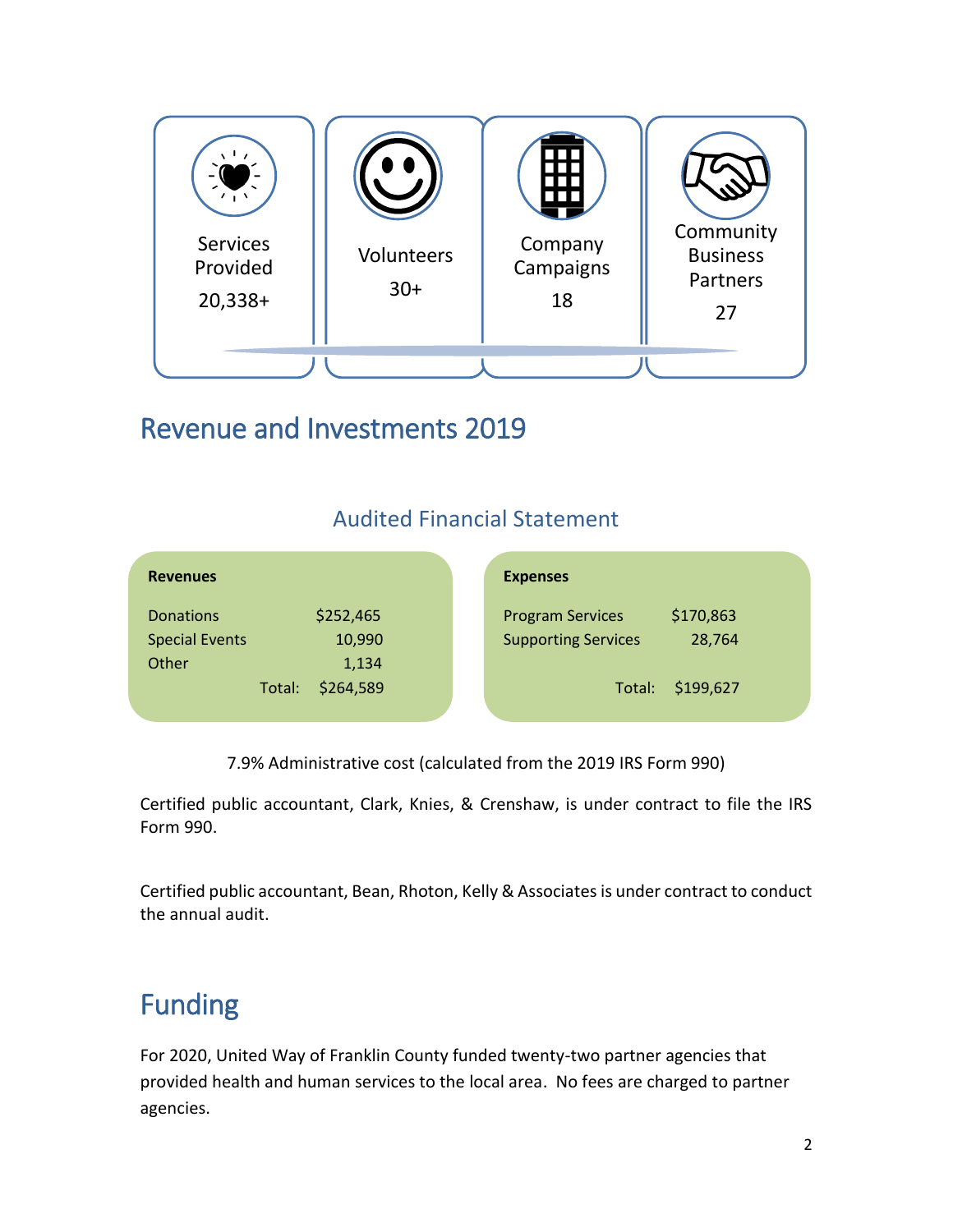# Partner Agencies

| 12 District Drug Court                  | Haven of Hope                            |  |
|-----------------------------------------|------------------------------------------|--|
| <b>Almost Home Transitional Housing</b> | Horse Play                               |  |
| <b>American Red Cross</b>               | Legal Aid Society                        |  |
| <b>Boy Scouts of America</b>            | Life Choices Pregnancy Support<br>Center |  |
| <b>Campora Family Resource Center</b>   |                                          |  |
| <b>CASA Works</b>                       | New Life                                 |  |
| <b>Community Development Center</b>     | <b>Partners for Healing</b>              |  |
| <b>Contact Life Line</b>                | <b>PEN Foundation</b>                    |  |
| <b>Fellowship of Christian Athletes</b> | Raise a Reader                           |  |
| <b>Foundation for Education</b>         | <b>Salvation Army</b>                    |  |
| Excellence                              | <b>Senior Citizens Center</b>            |  |
| <b>Good Samaritan Ministries</b>        | <b>Tennessee Poison Center</b>           |  |

# Focus Areas for Funding

United Way agencies assist clients in the following focus areas:

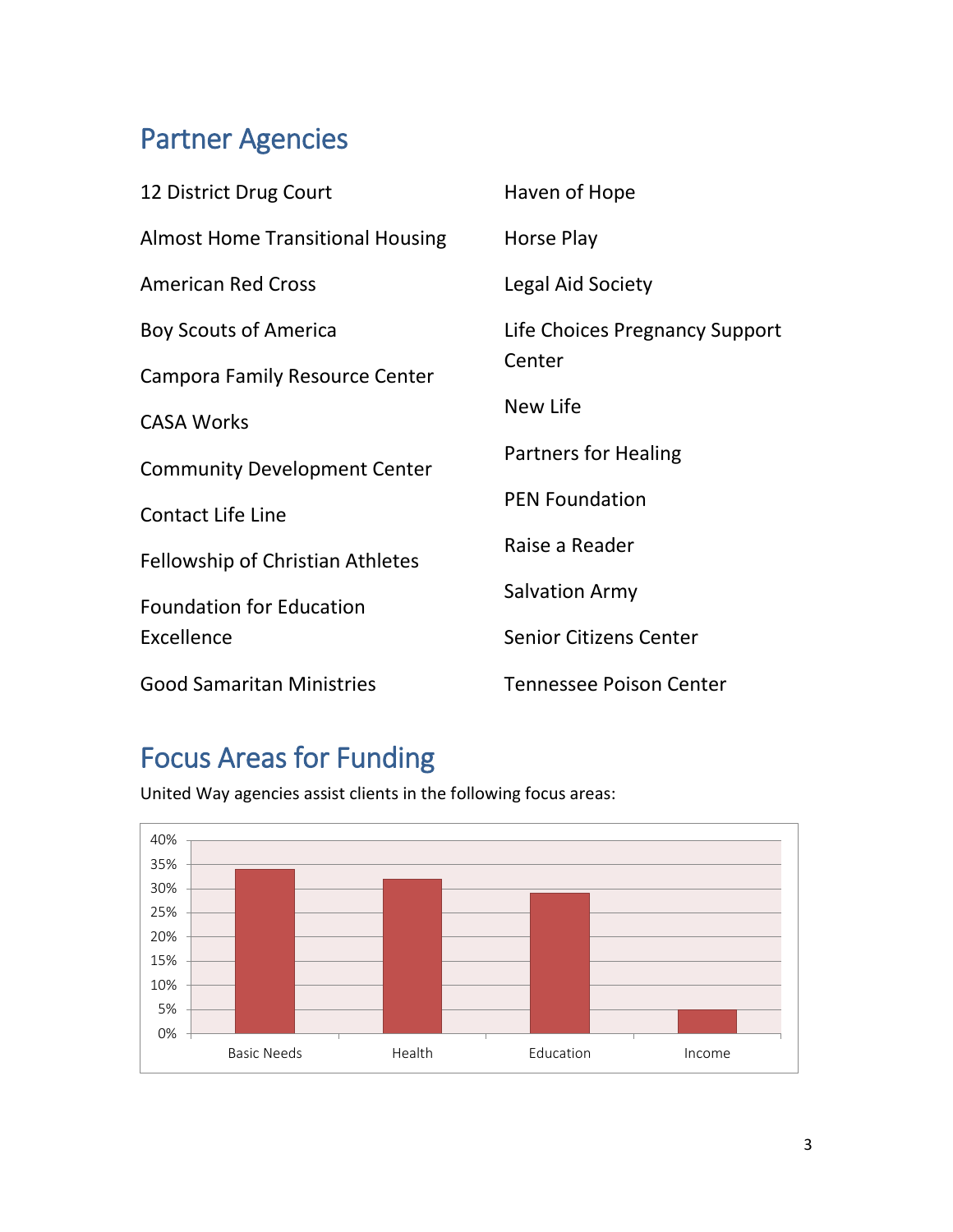# Company Campaigns

| <b>Citizens Community Bank</b>  | Nissan North America        |
|---------------------------------|-----------------------------|
| <b>Citizens Tri-County bank</b> | O'Reilly Auto Parts         |
| City of Winchester              | <b>Regions Bank</b>         |
| <b>Diversatech Plastics</b>     | <b>SunTrust Bank</b>        |
| <b>Farmers Co-op</b>            | Tepro, Inc.                 |
| <b>FC Government</b>            | <b>US Bank</b>              |
| <b>FC Highway Department</b>    | Wal-Mart                    |
| <b>FC School System</b>         | <b>Winchester Utilities</b> |
| <b>First Vision Bank</b>        | <b>Yates Services</b>       |
| Kroger                          | Zanini Tennessee            |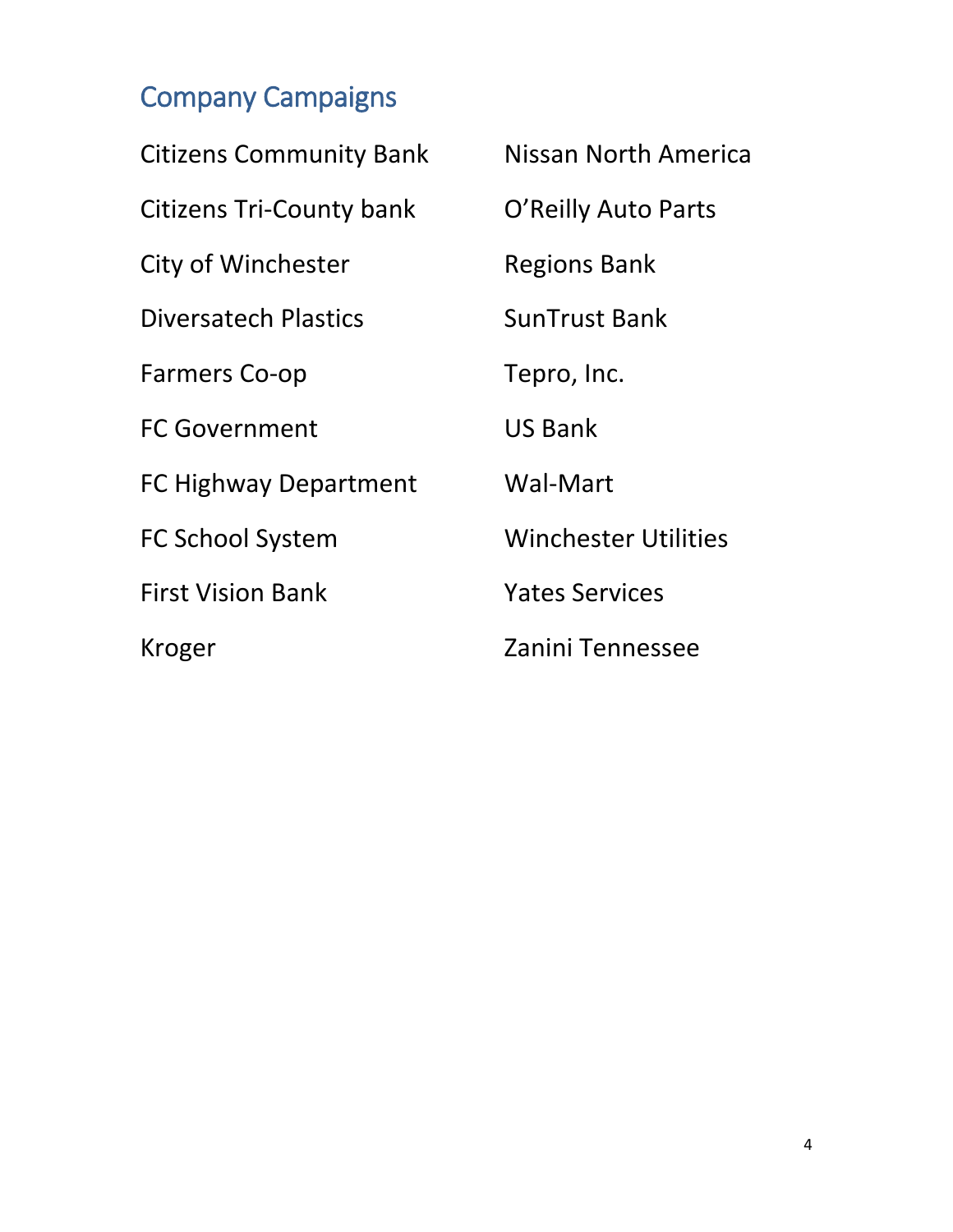# Small Business Community Partners

### Platinum

| 1 <sup>st</sup> Franklin Financial | Danley Heating and Air                |
|------------------------------------|---------------------------------------|
| A-1 Chimney Specialist             | <b>First Vision Bank</b>              |
| <b>Ascend Federal Credit Union</b> | <b>Henley Supply Millwork</b>         |
| <b>Citizens Community Bank</b>     | <b>Josh Gardner State Farm</b>        |
| <b>Citizens Tri-County Bank</b>    | Lynch-Rigsby Realty & Auction         |
| <b>Hall Furniture</b>              | <b>Silver</b>                         |
| Marketing & Management Assoc.      | Century 21 Mid-State Realty           |
| <b>Master Financial Group</b>      | <b>Fandrich Supply</b>                |
| <b>Moore Cortner Funeral Home</b>  | <b>Franklin Co Financial Services</b> |
| <b>Russell Barnett</b>             | Franklin Farmers Co-op                |
| Southern TN Regional Health        | <b>Goodson Wealth Management</b>      |
| System                             | <b>Hatchett Insurance</b>             |
| V.R Williams & Co.                 | <b>Interstate Block</b>               |
| Gold                               | Napa Auto Parts                       |
| <b>Bennett's Pharmacy</b>          | Treasures Unique Jewelry & Gifts      |